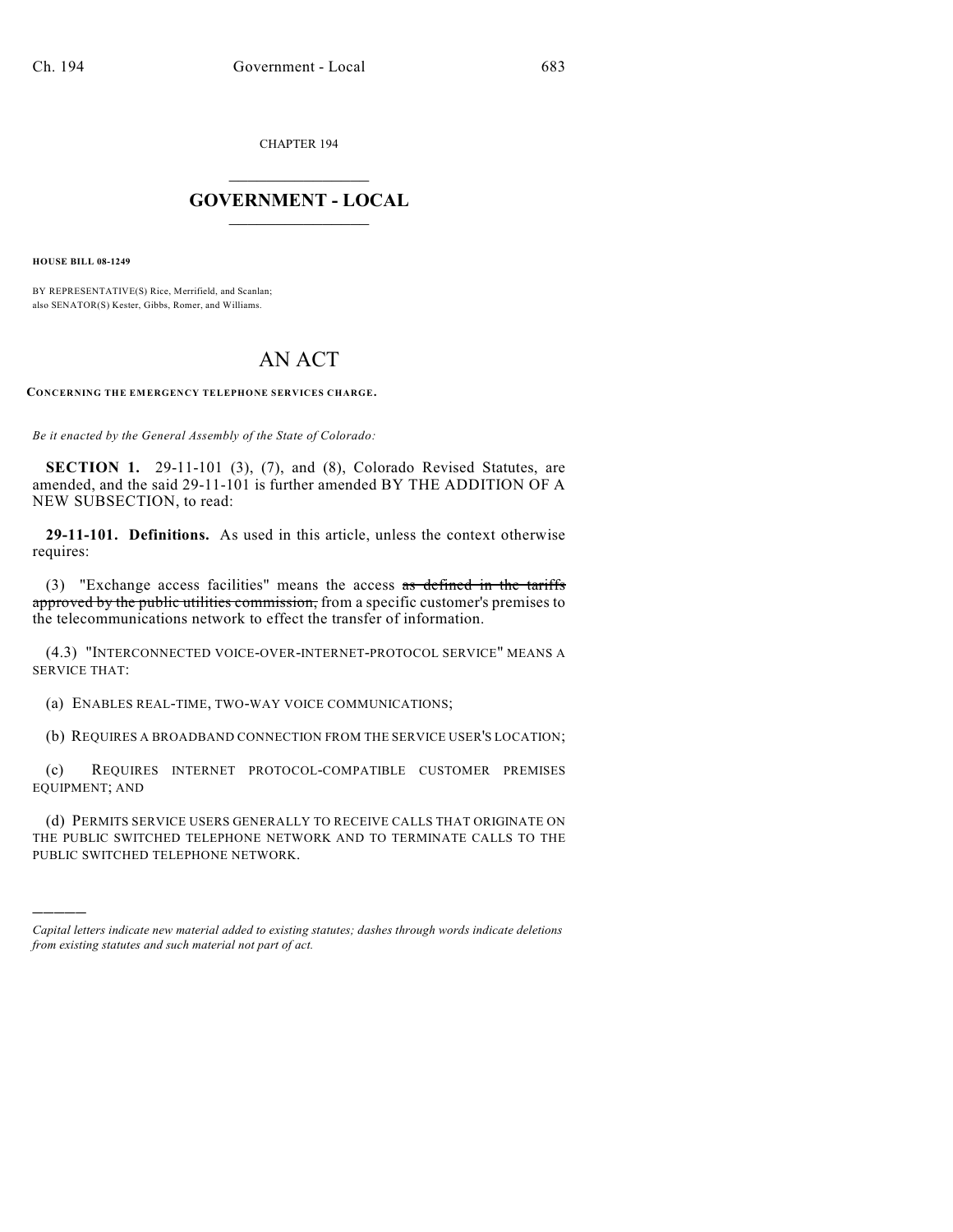684 Government - Local Ch. 194

(7) "Service supplier" means any A person providing exchange telephone services, and any A person providing telecommunications service via wireless carrier, AND A PERSON PROVIDING INTERCONNECTED VOICE-OVER-INTERNET-PROTOCOL SERVICE to any service user in this state, either directly or by resale.

(8) "Service user" means any A person who is provided exchange telephone service, and any A person who is provided telecommunications service via wireless carrier, AND A PERSON WHO IS PROVIDED INTERCONNECTED VOICE-OVER-INTERNET-PROTOCOL SERVICE in this state.

**SECTION 2.** 29-11-102 (2) (a), (2) (c), (5), and (6), Colorado Revised Statutes, are amended to read:

**29-11-102. Imposition of charge - liability of user for charge - collection uncollected amounts - rules.** (2) (a) The governing body is hereby authorized, by ordinance in the case of cities and by resolution in the case of counties or special districts, to impose such charge in an amount not to exceed seventy cents per month per exchange access facility,  $\sigma$ r per wireless communications access, AND PER INTERCONNECTED VOICE-OVER-INTERNET-PROTOCOL SERVICE in those portions of the governing body's jurisdiction for which emergency telephone service will be provided.

(c) Regardless of the level at which the charge is set, the amount of the charge imposed per exchange access facility, and the amount of the charge imposed per wireless communications access, AND PER INTERCONNECTED VOICE-OVER-INTERNET-PROTOCOL service shall be equal.

(5) The duty to collect OR PAY any charge imposed under the authority of this article from a service user shall commence at such time as may be specified by the governing body. Charges imposed under the authority of this article and required to be collected by the service supplier shall be added to and may be stated separately in the billings, IF ANY, to the service user.

(6) The service supplier shall have no obligation to take any legal action to enforce the collection of any charge imposed under the authority of this article. Such action may be brought by or in behalf of the public agency imposing the charge or the separate legal entity formed pursuant to paragraph (b) of subsection (1) of this section. The service supplier shall annually provide the governing body a list of the amounts uncollected along with the names and addresses of those service users which THAT carry a balance that can be determined by the service supplier to be the nonpayment of any charge imposed under the authority of this article. The service supplier shall not be held liable for such uncollected amounts THAT HAVE BEEN BILLED TO THE SERVICE USER.

**SECTION 3.** 29-11-103 (1) and (3) (a), Colorado Revised Statutes, are amended to read:

**29-11-103. Remittance of charge to governing body - administrative fee establishment of rate of charge.** (1) Any charge imposed under the authority of this article and the amounts required to be collected OR PAID are to be remitted monthly. The amount of the charge collected OR PAID in one month by the service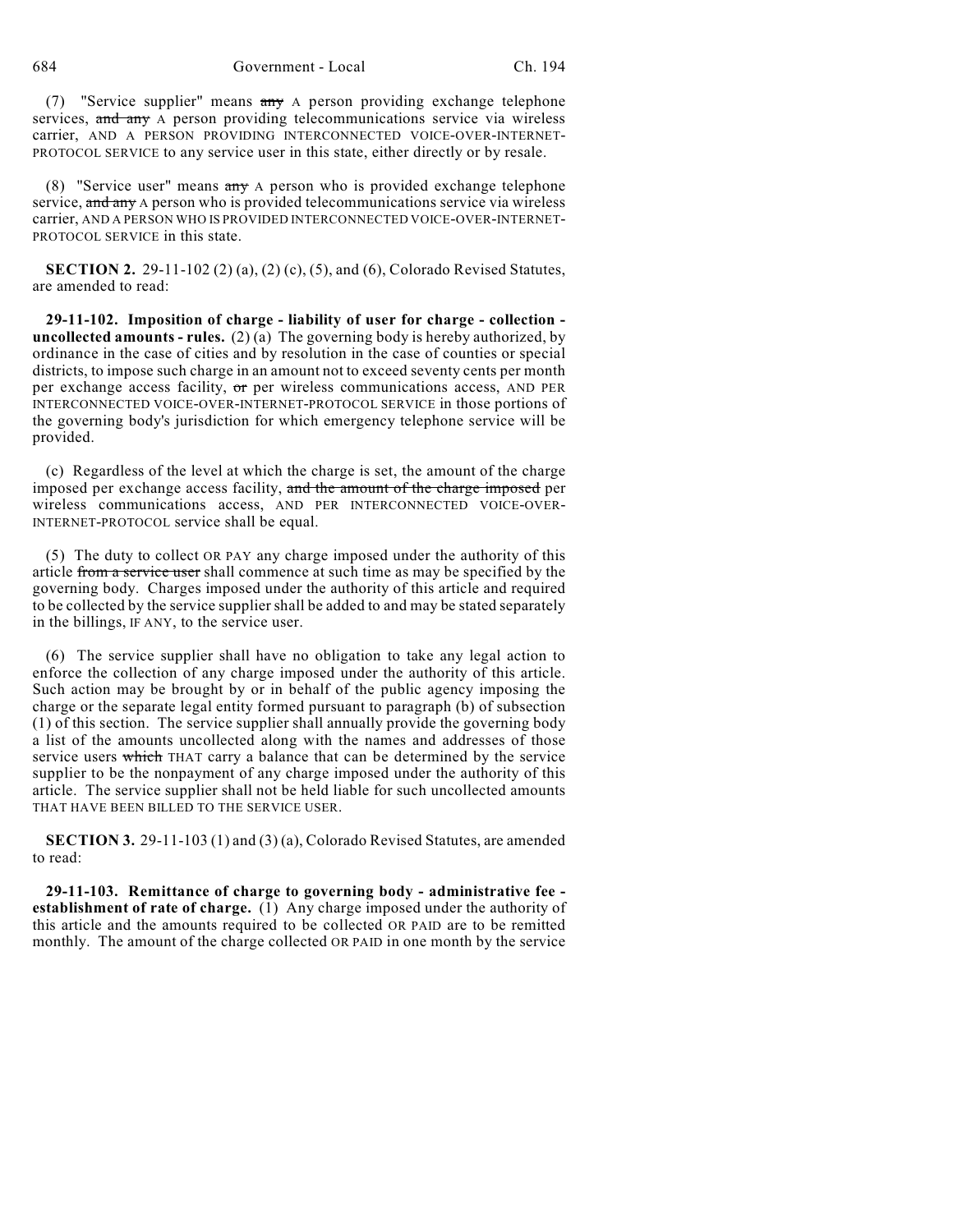supplier shall be remitted to the governing body no later than thirty days after the close of that month. On or before the sixtieth day of each calendar quarter, a return for the preceding quarter shall be filed with the governing body in such form as the governing body and service supplier shall agree upon. The service supplier required to file the return shall deliver the return, together with a remittance of the amount of the charge payable, to the office of the governing body. The service supplier shall maintain a record of the amount of each charge collected pursuant to this article. Such record shall be maintained for a period of one year after the time the charge was collected.

(3) (a) At least once each calendar year, the governing body shall establish a rate of charge, not to exceed the amount authorized, that together with any surplus revenues carried forward will produce sufficient revenues to fund the expenditures authorized by this article. Amounts collected in excess of such necessary expenditures within a given year shall be carried forward to subsequent years and shall be used in accordance with section  $29-11-104$  (2). The governing body shall make its determination of IMMEDIATELY UPON DETERMINING such rate, each year no later than September 1 and shall fix the new rate to take effect commencing with the first billing period of each customer on or following the next January 1. Immediately upon its making such determination and fixing such rate, the governing body shall publish in its minutes the new rate, and IF THE RATE HAS BEEN CHANGED FROM THE PRIOR RATE, it shall notify by registered mail every service supplier at least ninety SIXTY days before such new rate will become effective.

**SECTION 4.** 29-11-104, Colorado Revised Statutes, is amended BY THE ADDITION OF A NEW SUBSECTION to read:

**29-11-104. Agreements or contracts for emergency telephone service - use of funds collected.** (5) EACH GOVERNING BODY SHALL INCLUDE AS A PART OF THE AUDIT REQUIRED BY PART 6 OF ARTICLE 1 OF THIS TITLE AN AUDIT ON THE USE OF THE FUNDS COLLECTED FROM THE CHARGES IMPOSED PURSUANT TO THIS ARTICLE FOR COMPLIANCE WITH PARAGRAPH (a) OF SUBSECTION (2) OF THIS SECTION. A COPY OF EACH AUDIT REPORT SHALL BE MADE AVAILABLE ON THE GOVERNING BODY'S WEB SITE IF THE GOVERNING BODY HAS A WEB SITE.

**SECTION 5.** 39-4-102 (1) (b), Colorado Revised Statutes, is amended to read:

**39-4-102. Valuation of public utilities.** (1) The administrator shall determine the actual value of the operating property and plant of each public utility as a unit, giving consideration to the following factors and assigning such weight to each of such factors as in the administrator's judgment will secure a just value of such public utility as a unit:

(b) Its intangibles, such as special privileges, franchises, contract rights and obligations, and rights-of-way; except that licenses granted by the federal communications commission to a wireless carrier, as defined in section 29-11-101, (13), C.R.S., shall not be considered, nor shall the value of such licenses be reflected, in the administrator's valuation of the carrier's tangible property;

**SECTION 6.** 39-22-611, Colorado Revised Statutes, is amended to read: